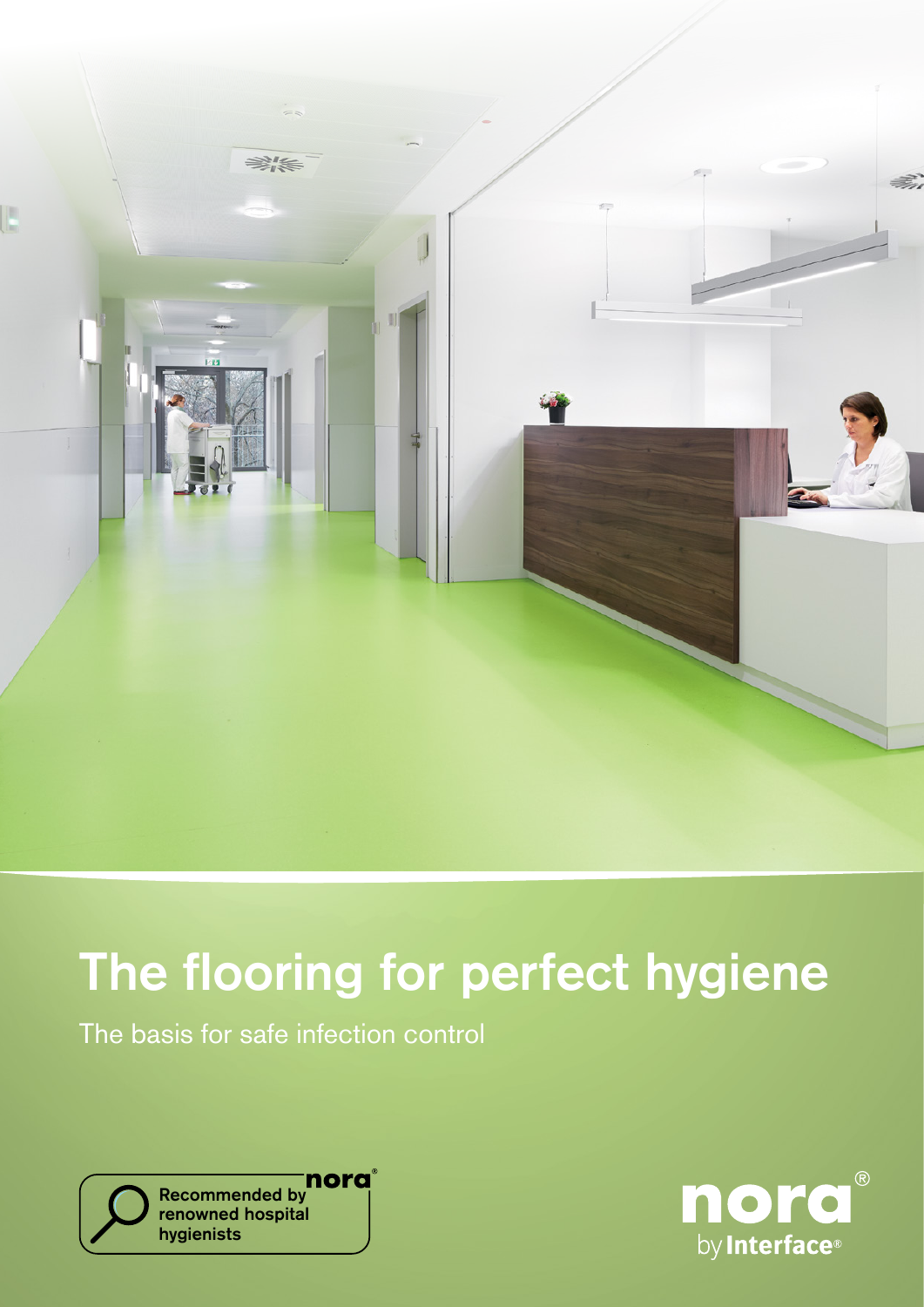## Complete disinfectability by nora® Rubber floors for use in high-risk areas

For years, hygiene departments in hospitals and care facilities have been kept busy with containing infections caused by multi-resistant germs. It has been proven that construction materials such as floor coverings also have a considerable effect on the hygiene standards of healthcare facilities.



Krankenhaus Aichach Architect: a|sh sander.hofrichter architekten GmbH, Ludwigshafen Product: norament® 928 grano ed

© Werner Huthmacher

### nora® rubber floors can be fully disinfected

As well as the extensive prevention and hygiene measures for patients and medical staff, infection controls are beginning to focus more and more on construction materials. Safe solutions are needed: nora® rubber floor coverings are easy to clean and can be fully disinfected, making them perfectly suitable for the usage in high-risk areas where surfaces need to be disinfected regularly. This is the result of a recent study by the Institute of Medical Microbiology and Hospital Hygiene at the University of Marburg. Prof. Reinier Mutters, Head of Hospital Hygiene at the institute, gives some background information on the test:

### Which products were tested?

Prof. Mutters: We stress-tested different nora® rubber floor coverings with various surface structures on full disinfectability under real conditions. Accordingly nora® floor covering samples were tested with and without joints, i.e. installed butt joint-to-butt joint.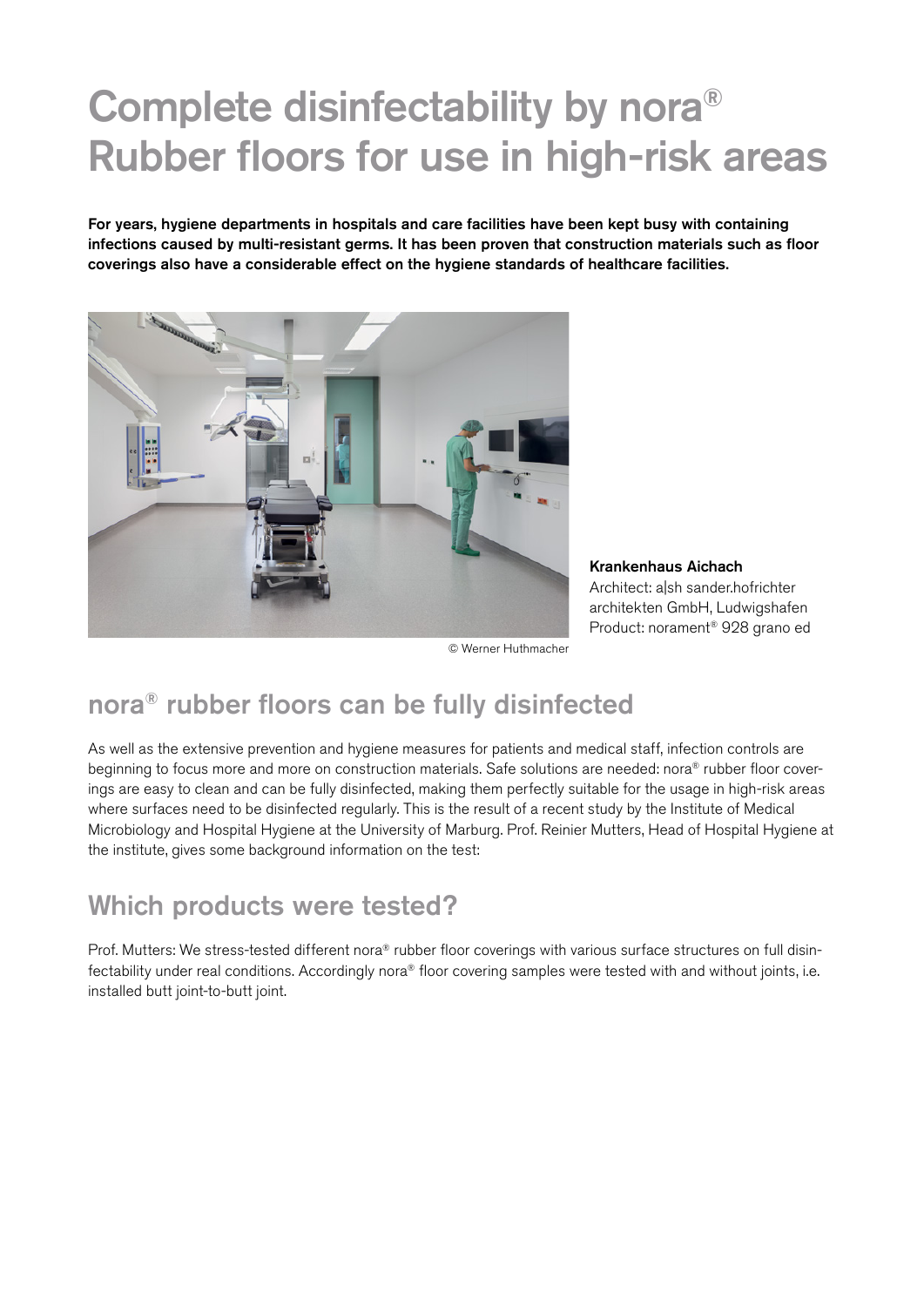### What results were recorded?

Prof. Mutters: All tested nora® rubber floorings displayed a high reduction in the germs applied after the surface was disinfected. For all installation variants – whether jointed or butt joint-to-butt joint – we recorded reduction rates that go beyond the 5-log removal for disinfectant processing determined by the professional associations – the Deutsche Gesellschaft für Hygiene und Mikrobiologie [German Society for Hygiene and Microbiology] (DGHM) and the Association for Applied Hygiene (VAH).

The hygiene standard of all tested nora® rubber floor coverings can thus be classified as very high, making them suitable for use in high-risk areas. This is also specifically the case for the rubber floors with hammerblow surface as well as with structured surface.

## In your opinion, which kind of installation is more hygienic?

Prof. Dr. Mutters: As a hygienist, I would evaluate the butt joint-to-butt joint installation as very positive, since this installation variant also offers a high standard of hygiene over a long period of time.

With floor coverings that are not dimensionally stable, joints can burst open. As a result, unhygienic cracks form. The joints also get dirty more easily than the floor covering. The resulting build-up of bacteria can be avoided with the tight butt joint-to-butt joint installation.



Interview with Prof. Renier Mutters, Head of Hospital Hygiene at the Institute of Medical Microbiology and Hospital Hygiene at the University of Marburg, April 2016

## Recommended by hygienists: nora® rubber floorings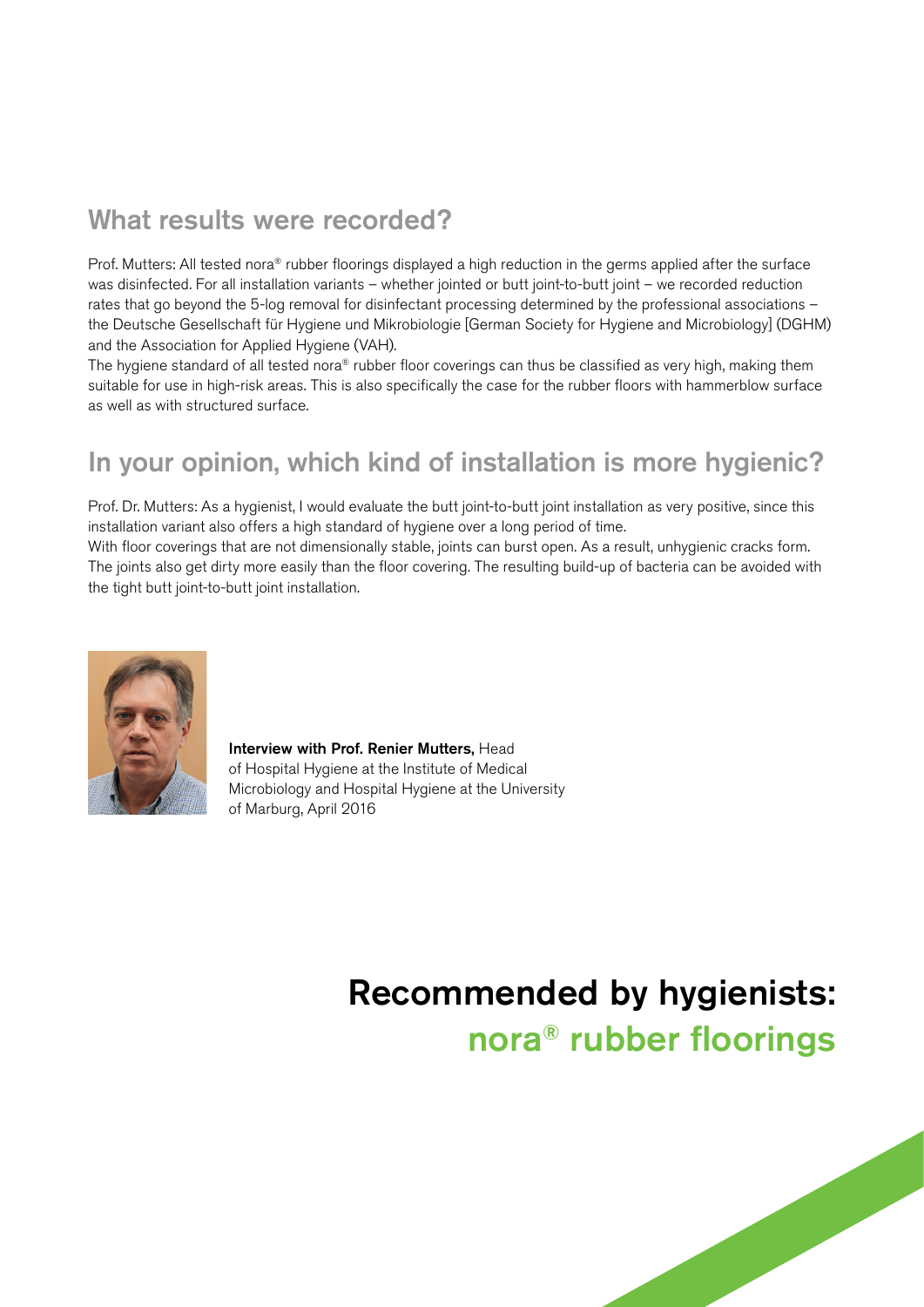- Hygienically perfect surfaces and joints
- Simple and efficient cleaning

亚洲

• Resistant to surface disinfectants listed by VAH and RKI

a

- Highest durability for a long service life
- Supports a healthy environment due to excellent indoor air quality proven by essential independent certifications
- Quality "Made in Germany"





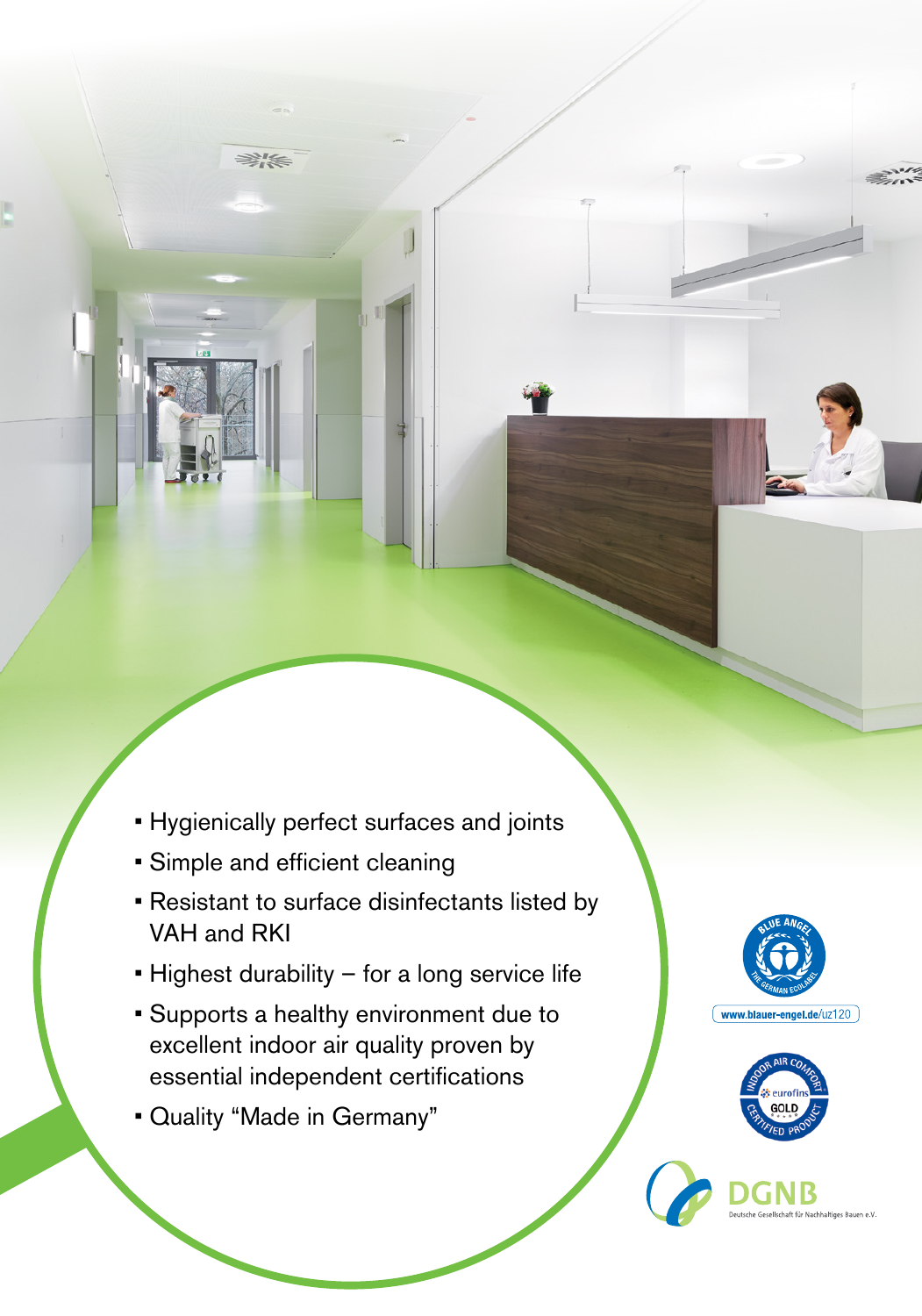## References

#### Newly built hospital in Crailsheim



"When examined under the microscope, the nora® rubber floors have the smoothest and most dense surface compared to other elastic floor coverings used in hospitals. This means that disinfectant residues can be easily removed even hours after an operation. The entire surface area of the rubber floor covering can also be easily disinfected."



© Dirk Wilhelmy

Thomas Schaff, state-approved specialist in hospital hygiene in Crailsheim and Schwäbisch-Hall



© Claus Langer

### "When it comes to floors in hospitals, you need to look closely, an impeccable appearance is extremely important here". During the regular inspections of the BG Unfallklinik by the public health department, according to Erich Noll, the head of the construction department, the nora® floors have never given cause to any complaints – neither with regard to hygiene nor appearance.

"The nora® rubber floors still look excellent after years of use. The long-term experience shows us, that we have chosen the right product."



Erich Noll, Head of the construction department, BGU – Workers Professional Association Hospital, Frankfurt am Main

More detailed information about the buildings is available at https://www.nora.com/global/en/references. You can also send your enquiry to us directly at info@nora.com or call us on +49 - 6201 - 80 66 33.

### BGU – Workers Professional Association Hospital, Frankfurt am Main